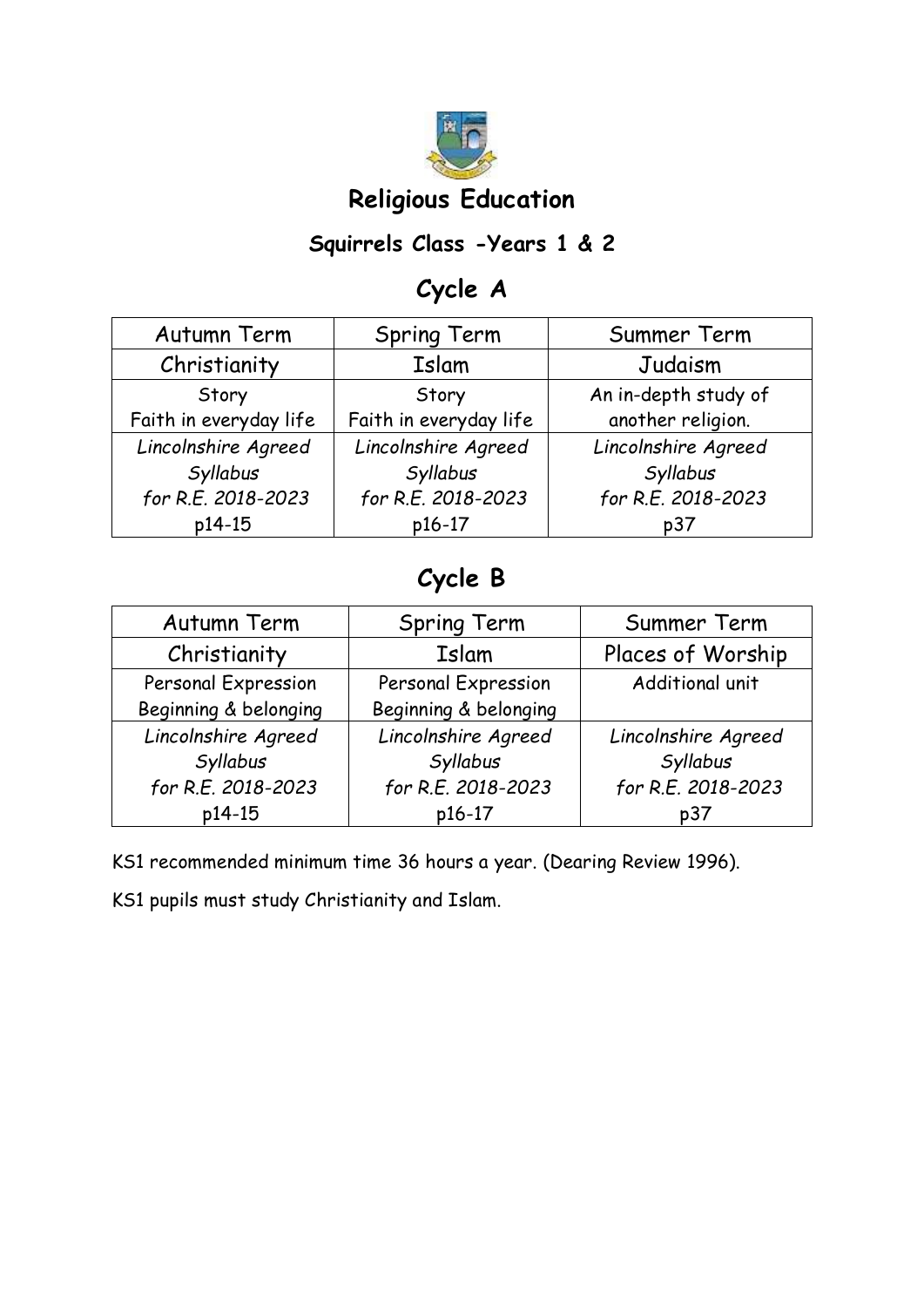

#### **Religious Education**

#### **Foxes Class -Years 3 & 4**

#### **Cycle A**

| Autumn Term              | <b>Spring Term</b>       | Summer Term         |
|--------------------------|--------------------------|---------------------|
| Christianity             | Hinduism                 | Forgiveness         |
| Symbol                   | Story & symbol           | Additional unit     |
| Faith & belief in action | Faith & belief in action |                     |
| Lincolnshire Agreed      | Lincolnshire Agreed      | Lincolnshire Agreed |
| Syllabus                 | Syllabus                 | Syllabus            |
| for R.E. 2018-2023       | for R.E. 2018-2023       | for R.E. 2018-2023  |
| p18-19                   | p21-23                   | p38                 |

## **Cycle B**

| Autumn Term              | <b>Spring Term</b>     | Summer Term         |
|--------------------------|------------------------|---------------------|
| Islam                    | Judaism                | Pilgrimage          |
| Symbol                   | <b>Additional Unit</b> | Additional unit     |
| Faith & belief in action |                        |                     |
| Lincolnshire Agreed      | Lincolnshire Agreed    | Lincolnshire Agreed |
| Syllabus                 | Syllabus               | Syllabus            |
| for R.E. 2018-2023       | for R.E. 2018-2023     | for R.E. 2018-2023  |
| p24-26                   | p39                    | p38                 |

KS2 recommended minimum time 45 hours a year. (Dearing Review 1996).

KS2 pupils must study Christianity, Islam and Hinduism.